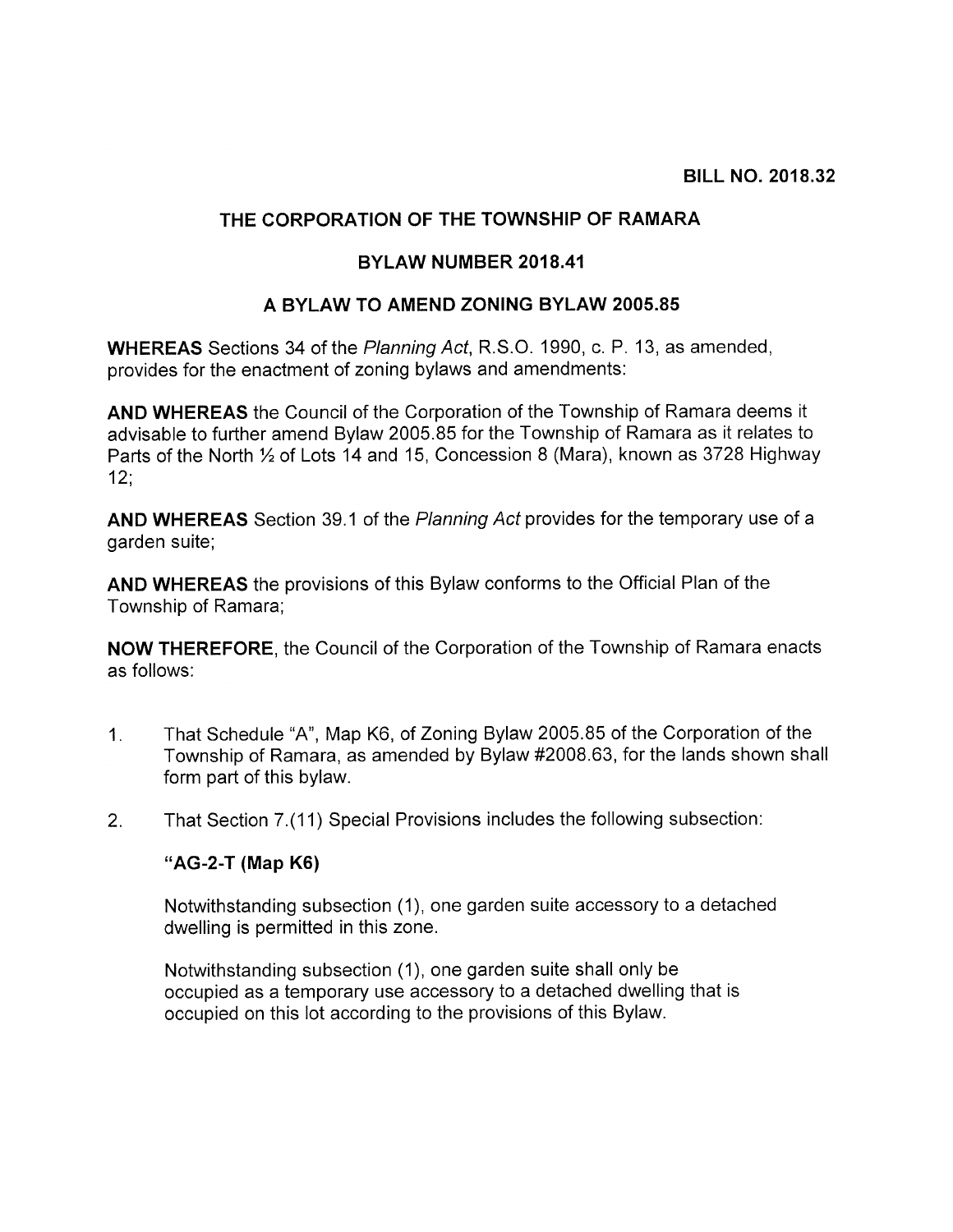Notwithstanding subsection (3), any detached dwelling, other than a garden suite, shall be located a maximum distance of 414 metres from the point at the north-east corner of the lot at the intersection of Highway 12 and Concession Road 9.

All other provisions of this Bylaw shall apply."

- 3. The temporary use of this lot for a temporary garden suite shall be in effect for a maximum of three (3) years from the day of the passing of this Bylaw.
- 4. That this Bylaw shall come into force and take effect on the date of the passing thereto, subject to the provisions of Section 34 of the Planning Act, as amended.

BYLAW READ A FIRST, SECOND AND THIRD TIME AND PASSED THIS 25TH DAY OF JUNE 2018

John Cleanell  $\sim$  ru

 $\sigma$ <sub>ph</sub> O'Donnell, Deputy Mayor  $\frac{1}{2}$  ,  $\frac{1}{2}$ - ~) I] ~ ] ,j <sup>3</sup>

Jennifer Connor, Clerk

 $\bigcup$ 

 $\{h\}$  ,  $\{h\}$  ,  $\{h\}$